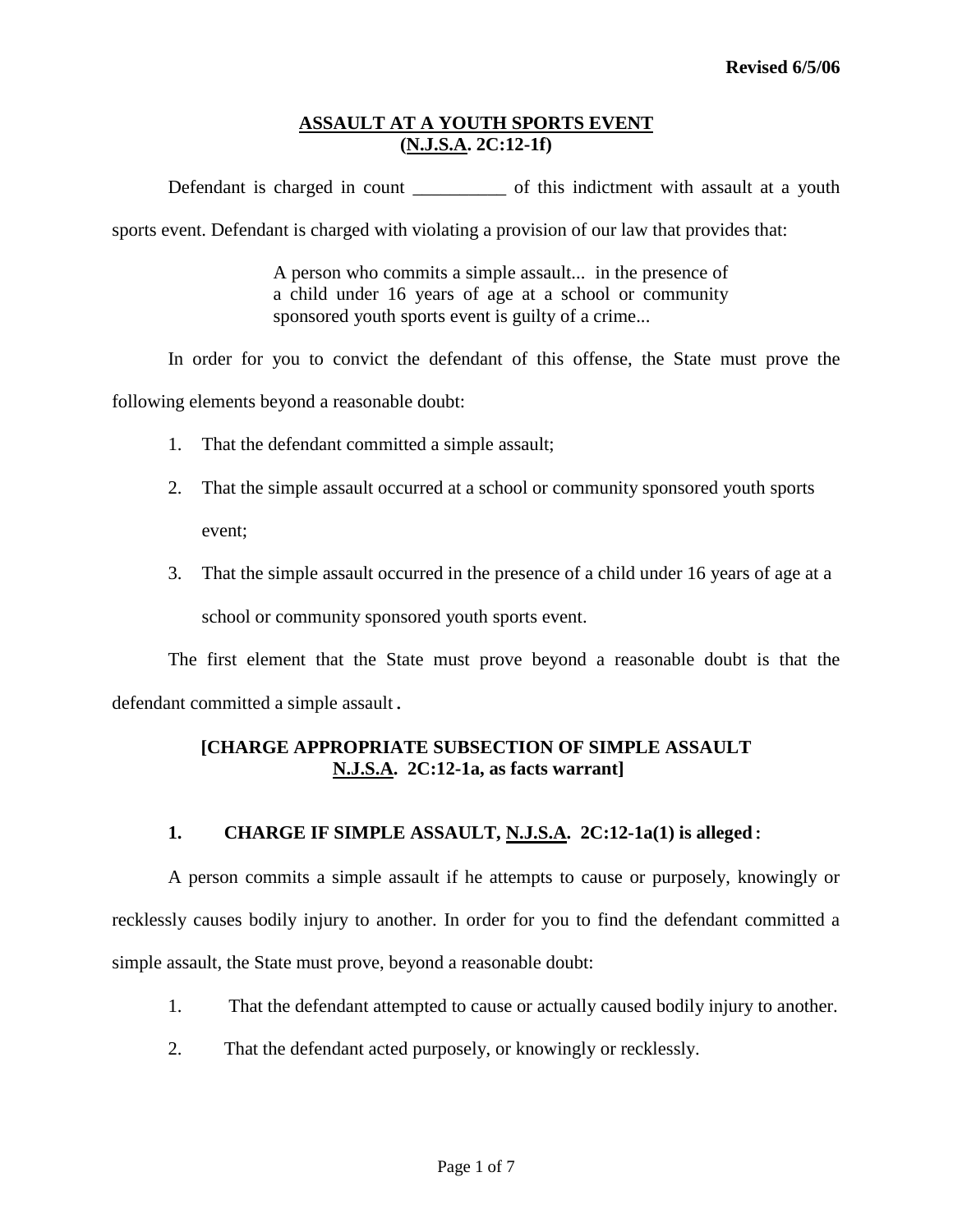Bodily injury is defined as physical pain, illness or any impairment of the physical condition.

A person acts purposely with respect to causing bodily injury if it is a person's conscious object to cause bodily injury. A person acts purposely with respect to attendant circumstances if a person is aware of the existence of such circumstances or a person believes or hopes that they exist. One can be deemed to be acting purposely if one acts with design, with a purpose, with a particular object, if one really means to do what he/she does.

A person acts knowingly with respect to causing bodily injury if a person is aware that his/her conduct is of that nature, or that such circumstances exist or a person is aware of a high probability of their existence. A person acts knowingly with respect to a result of his/her conduct if a person is aware that it is practically certain that his/her conduct will cause bodily injury. One is said to act knowingly if one acts with knowledge, if one acts consciously, if he/she comprehends his/her acts.

A person acts recklessly with respect to causing bodily injury when a person consciously disregards a substantial and unjustifiable risk that the material element exists or will result from his/her conduct. The risk must be of such a nature and degree that, considering the nature and purpose of the actor's conduct and the circumstances known to the actor its disregard involves a gross deviation from the standard of conduct that a reasonable person would observe in the actor's situation. One is said to act recklessly if one acts with recklessness, with scorn for the consequences, heedlessly, foolhardily.

The nature of the purpose or knowledge or recklessness with which the defendant acted toward the victim of the assault is a question of fact for you the jury to decide. Purpose and knowledge and recklessness are conditions of the mind which cannot be seen and can only be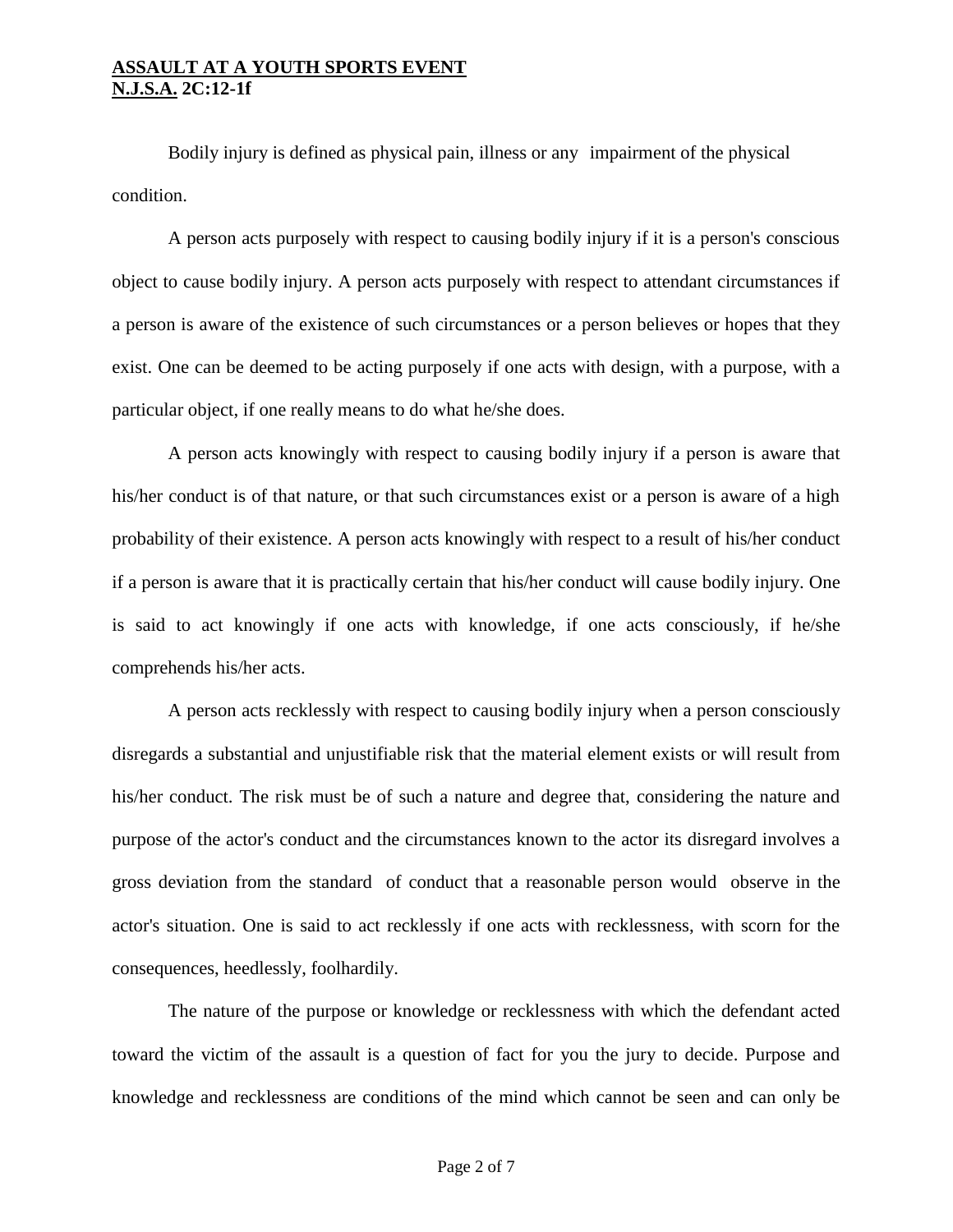determined by inferences from conduct, words or acts. It is not necessary for the State to produce a witness or witnesses who could testify that the defendant stated, for example, that his/her purpose was to cause bodily injury. It is within your power to find that proof of purpose or knowledge or recklessness has been furnished beyond a reasonable doubt by inferences which may arise from the nature of the acts and the surrounding circumstances.

For you to find that the defendant caused bodily injury to **(insert name of victim)**, the State must prove beyond a reasonable doubt that (he/she) would not have been injured but for the defendant's conduct. $<sup>1</sup>$ </sup>

# **[IF AN ATTEMPT IS ALLEGED, CHARGE APPROPRIATE MODEL CHARGE ON ATTEMPT, N.J.S.A. 2C:5-1]**

#### **OR**

# **2. CHARGE IF SIMPLE ASSAULT, N.J.S. A. 2C:12-1a(2) is alleged:**

A person commits a simple assault if he negligently causes bodily injury to another with a deadly weapon. In order for you to find the defendant committed a simple assault, the State must prove, beyond a reasonable doubt

- 1. that the defendant caused bodily injury to another;
- 2. that the defendant caused the bodily injury by use of a deadly weapon;
- 3 that the defendant acted negligently.

L,

Bodily Injury is defined as physical pain, illness, or any impairment of the physical condition of another.

<sup>1</sup> N.J.S.A. 2C:2-3a(1). If causation is contested, a fuller explanation of causation may be needed. N.J.S.A.  $2C:2-3.$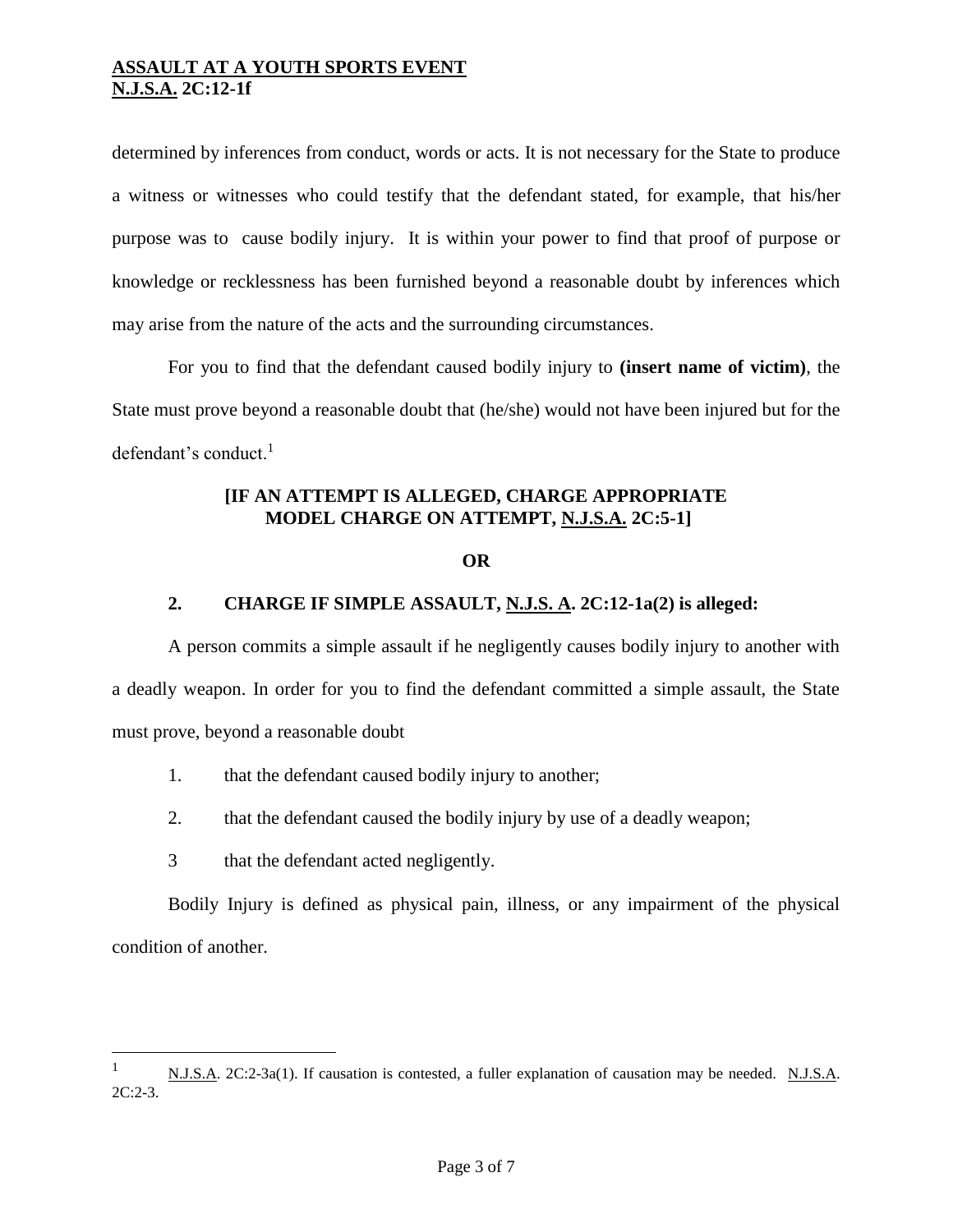Deadly Weapon is defined as any firearm or other weapon, device, instrument, material or substance, whether animate or inanimate, which in the manner it is used or is intended to be used is known to be capable of producing death or serious bodily injury.

A person acts negligently with respect to causing bodily injury when he/she should be aware of a substantial and unjustifiable risk that the material element exists or will result from his/her conduct. The risk must be of such a nature and degree that the actor's failure to perceive it, considering the nature and purpose of his/her conduct and the circumstance known to him/her, involves a gross deviation from the standard of care that a reasonable person would observe in the actor's situation. A person is said to act negligently if the person acts with carelessness, when compared to how a reasonable person should act under the circumstances as they exist at the time of the assault. 2

## **OR**

## **SIMPLE ASSAULT, N.J.S.A. 2C:12-1a(3) (SUBSTANTIAL STEP)<sup>3</sup> :**

A person commits a simple assault if he attempts, by physical menace, to put another in fear of imminent serious bodily injury.

In order for you to find the defendant committed a simple assault, the State must prove, beyond a reasonable doubt:

- 1. that the defendant purposely attempted to put **(NAME OF VICTIM**) in fear of imminent serious bodily injury.
- 2. that the defendant did so by physical menace.

a<br>B

<sup>&</sup>lt;sup>2</sup> State v. Brown, 228 N.J.Super 211 (App Div 1988), rev'd on other grounds 118 N.J. 595 (1990).

This charge is applicable to an attempt under a "substantial step" theory. N.J.S.A. 2C:5-1a(3). If the facts of the case warrant, the charge should be tailored to address the appropriate attempt theory. See N.J.S.A. 2C:5-1a.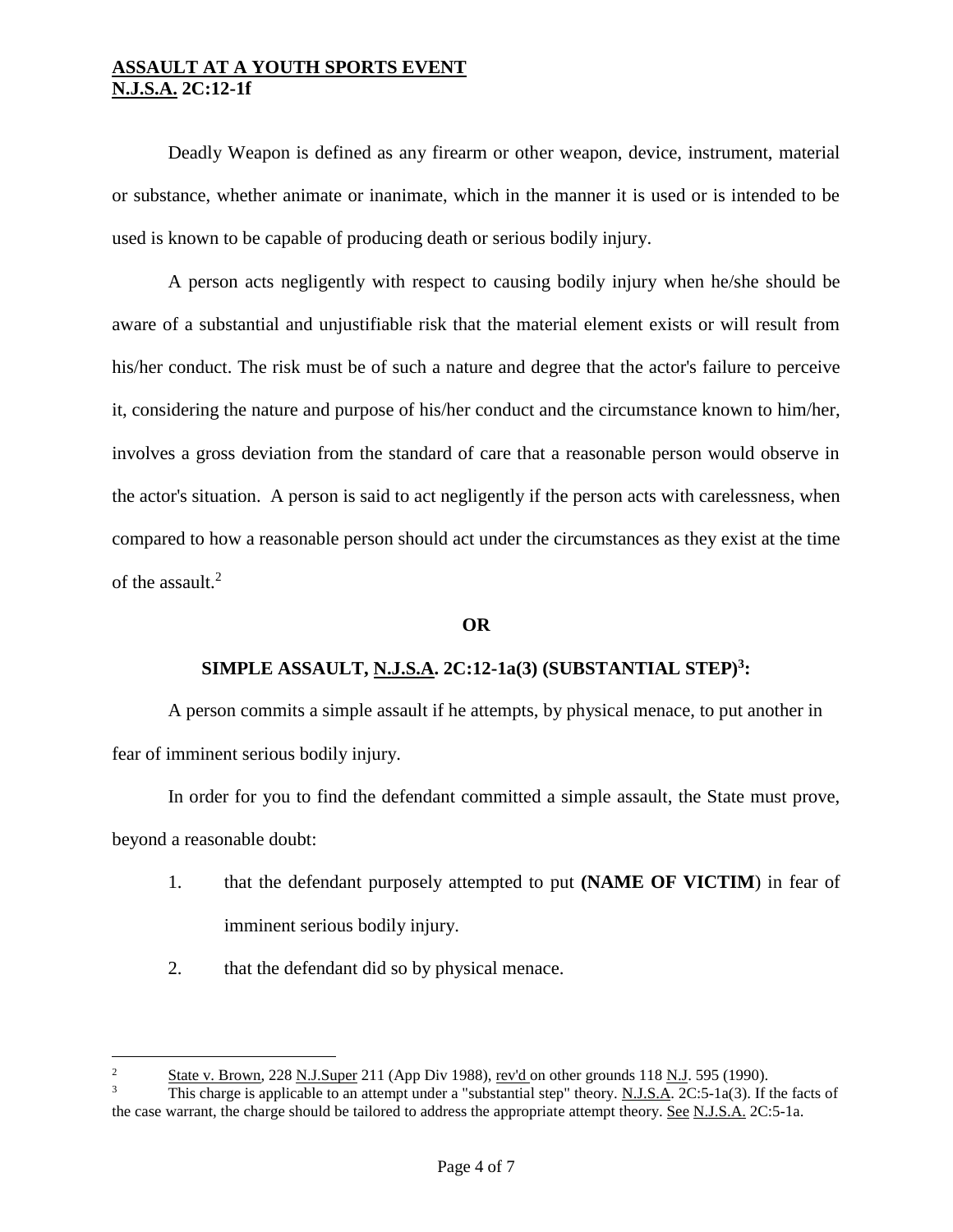The first element that the State must prove is whether the defendant purposely attempted to put the **(NAME OF VICTIM**) in fear of imminent serious bodily injury.

An attempt occurs, in the context of this charge, if the defendant purposely does or omits to do anything which, under the circumstances as a reasonable person would believe them to be, is an act or omission constituting a substantial step in the course of conduct planned to culminate in his/her putting the victim in imminent fear of serious bodily injury.

In order to find that the defendant attempted to put another in fear of imminent serious bodily injury, you must find that he/she did so purposely.

A defendant acts purposely with respect to the nature of his/her conduct or a result thereof if it is his/her conscious object to engage in conduct of that nature or to cause such a result. A person acts purposely with respect to attendant circumstances if he/she is aware of the existence of such circumstances or he/she believes or hopes that they exist.

Purpose is a condition of the mind which cannot be seen and can only be determined by inferences from conduct, words or acts. It is not necessary for the State to produce a witness or witnesses who could testify that the defendant stated, for example, that his/her purpose was to put the victim in fear of imminent bodily injury. It is within your power to find that proof of purpose has been furnished beyond a reasonable doubt by inferences which may arise from the nature of the acts and the surrounding circumstances.

To find the that the defendant committed a simple assault by attempting to put **(NAME OF VICTIM)** in imminent fear of serious bodily injury by physical menace, the State must prove beyond a reasonable doubt that the defendant had the purpose to put the victim in imminent fear of serious bodily injury. The State must also prove beyond a reasonable doubt that the defendant purposely did or omitted to do anything, which, under the circumstances as a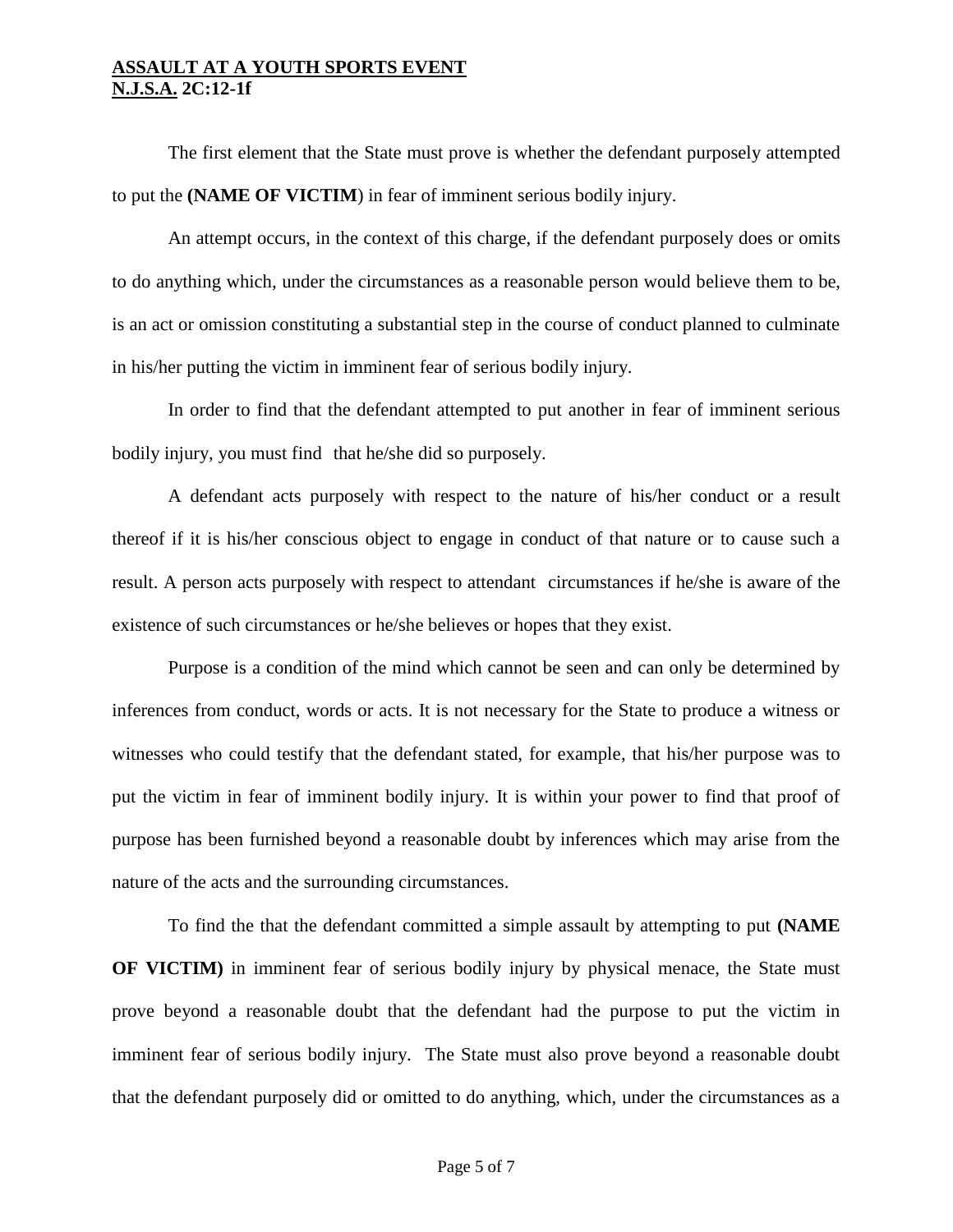reasonable person would believe them to be, is an act or omission that is a substantial step in the course of conduct planned to culminate in his/her putting the victim in fear of imminent serious bodily injury. However, the step taken must strongly show the defendant's criminal purpose. That is, the step taken must be substantial and not just a very remote preparatory act, and must show that the accused has a firmness of criminal purpose.

Serious bodily injury means bodily injury which creates a substantial risk of death or which causes serious permanent disfigurement, or protracted loss or impairment of the function of any bodily member or organ.

Imminent means likely to happen without delay.<sup>4</sup>

The State must prove beyond a reasonable doubt that the defendant attempted to put the victim in imminent fear of serious bodily injury by means of physical menace. Physical menace is accomplished through an act or acts which are physically threatening acts.<sup>5</sup> Words alone are insufficient to constitute physical menace.

## **RESUMPTION OF MAIN CHARGE:**

The second element that the State must prove beyond a reasonable doubt is that the simple assault occurred at a school or community sponsored youth sports event.

A school or community sponsored youth sports event means a competition, practice or instructional event involving one or more interscholastic sports teams or youth sports teams organized pursuant to a nonprofit or similar charter or which are member teams in a youth league

a<br>B

<sup>&</sup>lt;sup>4</sup> Cf. the Model Charge for terroristic threats (N.J.S.A. 2C:12-3b).

The 1971 Model Commentary to the Proposed Criminal Code stated that  $2C:12-1a(3)$  codified preexisting New Jersey law. See State v. Drayton, 114 N.J.Super. 490 (App. Div. 1971) and cases cited therein for treatment of how physical menace was interpreted prior to the enactment of Title 2C.